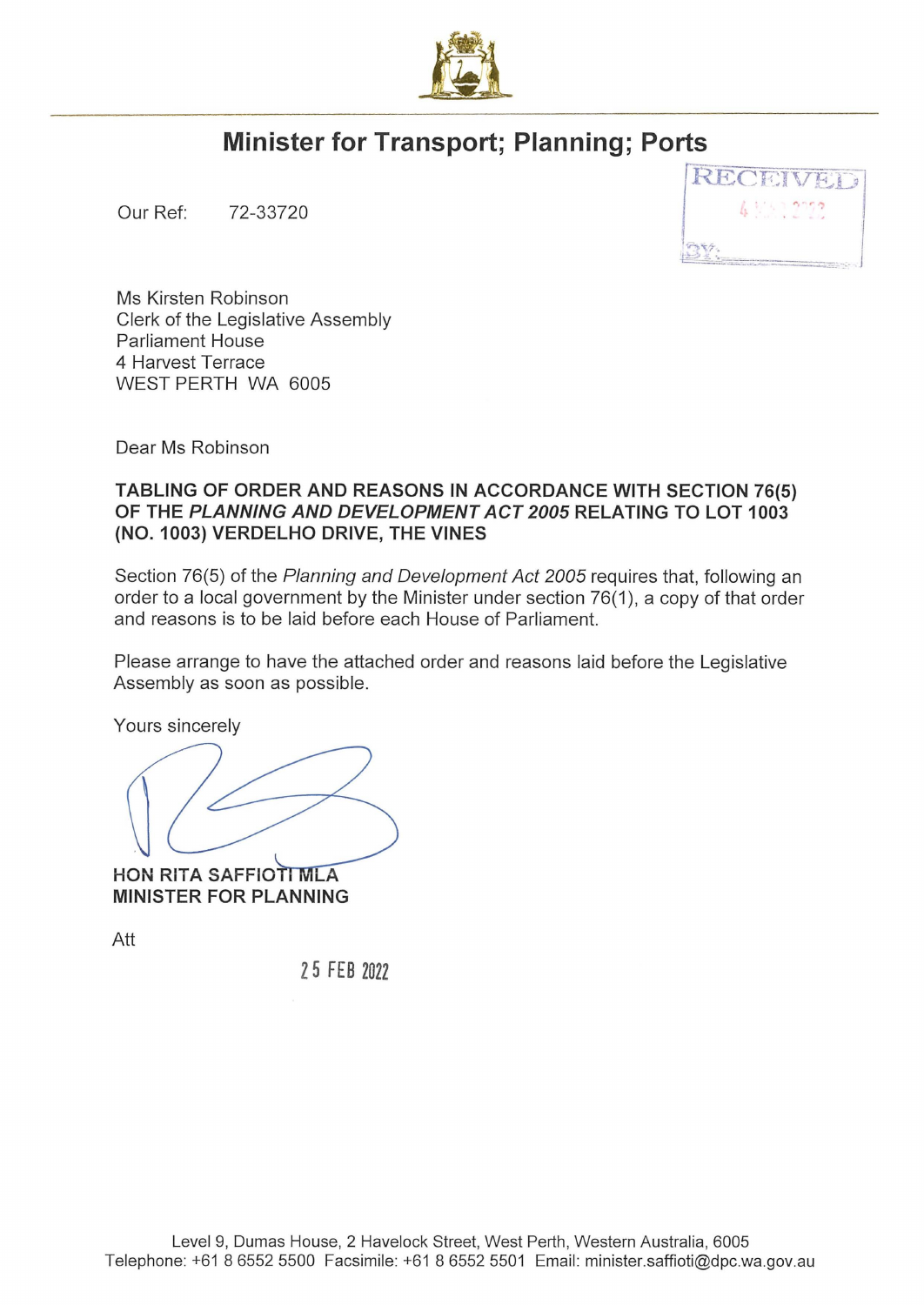## **Planning and Development Act 2005 Order to City of Swan under section 76(1) of the Act Reasons for Decision**

I, the Hon Rita Saffioti MLA, Minister for Planning, am satisfied on representations before me that the City of Swan has failed to initiate an amendment to its Local Planning Scheme proposed by owners of land in a case where such an amendment ought to be initiated, for the following reasons:

1. I consider that the proposal to insert an Additional Use for Telecommunications Infrastructure to Lot 1003 (No. 1003) Verdelho Drive, The Vines, is in keeping with the provisions of State Planning Policy 5.2 Telecommunications Infrastructure and, as such, it is appropriate that the proposal be initiated (as modified) to allow for the amendment to be advertised for public comment and further detailed assessment to be undertaken through the scheme amendment process.

2022

**HON RITA SAFFIOTI MLA MINISTER FOR PLANNING** 

Signed this day of